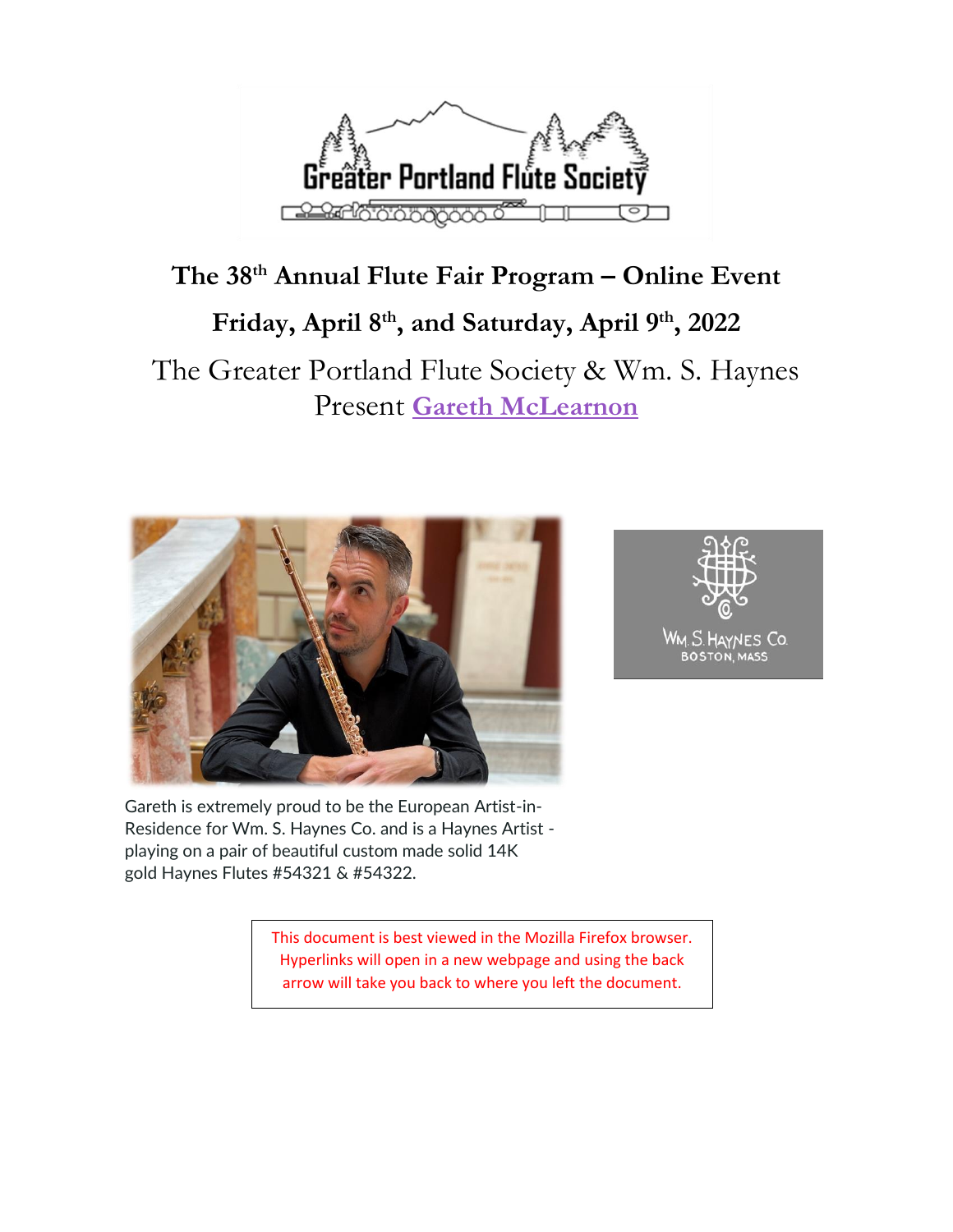# **Schedule Overview – April 8 th & 9 th , 2022**

Click on any of the events below to go directly to more details. This program can also be found at the top of the [GPFS Flute Fair webpage.](https://greaterportlandflutesociety.wildapricot.org/Flute-Fair) Zoom links will be made available to registrants via their email (check your junk mail/spam folder if you do not receive) and will also be posted in the Members Only section (login) of the GPFS website under Events.

| Day                  | Time            | Online Events, Artists, and Zoom Link                                         | <b>GPFS Zoom &amp; Session</b> |
|----------------------|-----------------|-------------------------------------------------------------------------------|--------------------------------|
|                      |                 |                                                                               | Facilitators                   |
| April 8th<br>Friday, | $7:30 - 8:30$   | Performance: Gareth McLearnon, Guest Artist                                   | Adrian Dee - Zoom              |
|                      |                 |                                                                               | Phyllis Avidan Louke           |
|                      |                 |                                                                               |                                |
| Saturday, April 9th  | $8:45 - 9:00$   | Pre-Performance: Meet & Greet Gareth McLearnon,                               | Adrian Dee - Zoom              |
|                      |                 | A Conversation with Gareth.                                                   | Phyllis Avidan Louke           |
|                      | $9:00 - 9:45$   | Workshop One - Demystifying Great Tone with                                   | Adrian Dee - Zoom              |
|                      |                 | Gareth McLearnon                                                              | Dr. Sydney Carlson             |
|                      | $10:00 - 10:45$ | Worshop Two: The Whistle Stop Tour of Extended                                | Adrian Dee - Zoom              |
|                      |                 | Techniques with Gareth McLearnon                                              | Dr. Sydney Carlson             |
|                      | $11:00 - 11:15$ | <b>GPFS Annual Meeting:</b> A <b>few business items</b> - brief               | Adrian Dee - Zoom              |
|                      |                 | announcements, annual report summary highlights,                              | Phyllis Louke, Donna Schmidt,  |
|                      |                 | announcement of Young Artist Competition winners,                             | Dr. Sydney Carlson & Dr.       |
|                      |                 | voting.                                                                       | <b>Emily Stanek</b>            |
|                      | $11:15 - 1:15$  | Master Class with Gareth McLearnon: During the                                | Adrian Dee - Zoom              |
|                      |                 | master class, Gareth will work with four performers -                         | Sandy Duffy Norman             |
|                      |                 | TBD. Listen in for insights on playing and the pieces.                        |                                |
|                      | $1:30 - 2:30$   | <b>Young Artist Competition Winners Performance:</b>                          | Adrian Dee - Zoom              |
|                      |                 | Presentation of their competition submission                                  | Dr. Sydney Carlson & Dr.       |
|                      |                 | recording. See bios of all 1 <sup>st</sup> and 2 <sup>nd</sup> place winners. | <b>Emily Stanek</b>            |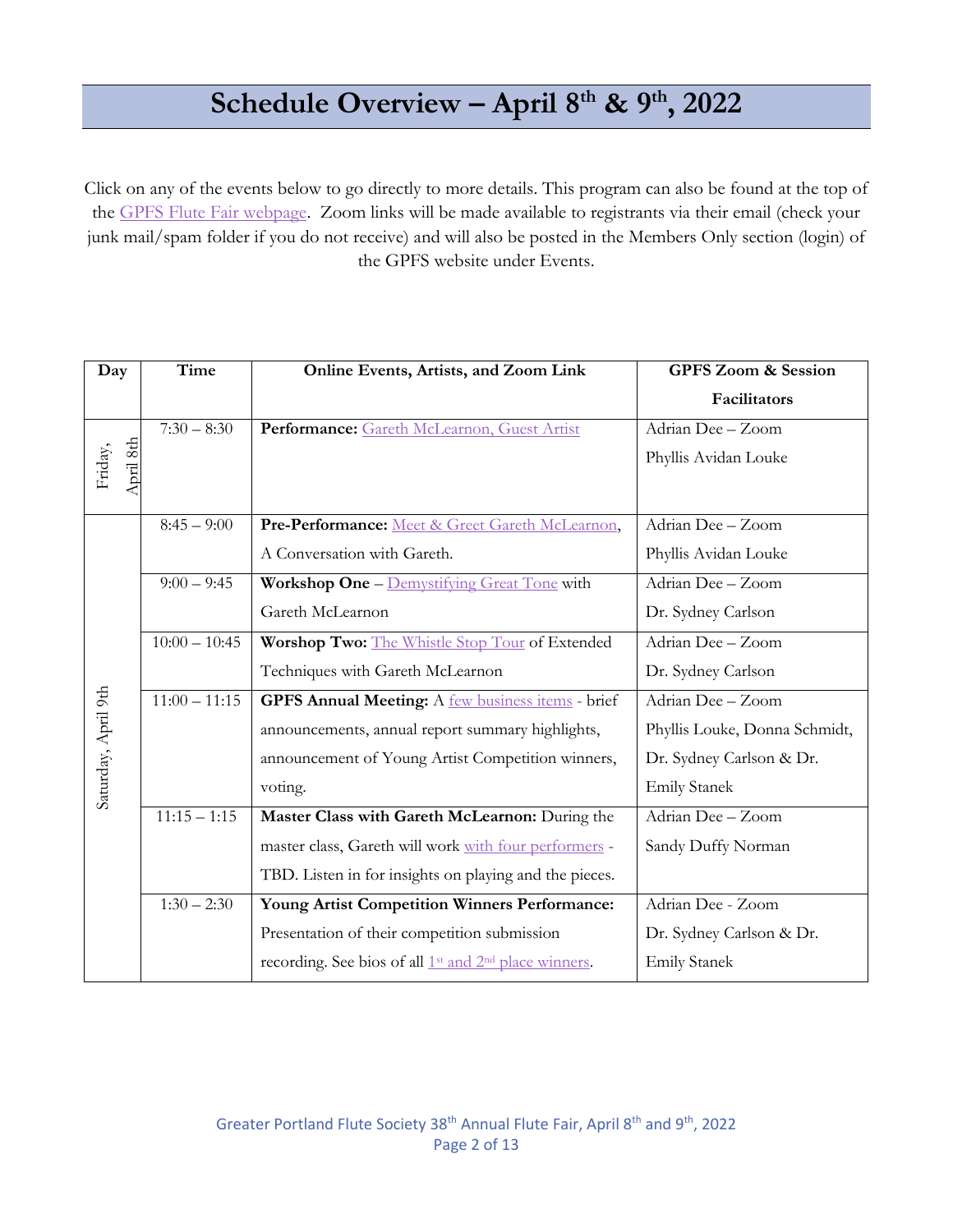# **Introducing Gareth McLearnon**

#### <http://www.garethmclearnon.com/>

<span id="page-2-0"></span>

continents.

Gareth McLearnon is an internationally renowned and multi-awardwinning flute soloist, recording artist and chamber musician as well as a sought-after educator, and prolific composer and arranger.

He has given hundreds of masterclasses for thousands of flutists all over the world including at such prestigious institutions as Yale University; Manhattan School of Music, Vienna University for Music & Performing Arts, Guildhall School of Music & Drama; the Central Conservatory of Music in Beijing; The Royal Conservatoire of Scotland; The Norwegian Academy of Music; Swedish Royal College of Music; Royal Danish Academy of Music, Campos do Jordao, Sao Paulo; Gnessin School and Academy in Moscow, and classes and performances at the British, Australian, Spanish, Portuguese, Polish, Norwegian, Finnish, Swiss, Hungarian, Adams and Sir James Galway Flute Festivals, as well as concerts and masterclasses across six

In 2013 Gareth was invited to be the Flute Professor at the Yuri Bashmet International Music Academy in Samara, Russia. Further engagements all over Russia followed on from this, including numerous masterclass tours to dozens of cities and numerous solo and concerto performances with the Moscow Soloists conducted by Maestro Yuri Bashmet himself.

Gareth has been principal flute of The Heritage Orchestra since 2009 - playing concerts all over the UK, Europe & The Middle East – working with numerous high profile jazz, alternative, pop, hip-hop, dance music and cutting-edge experimental artists – frequently selling-out arenas, and recording for TV, Radio and international album releases.

As a composer and arranger, his settings for flute & piano and flute ensemble alongside his numerous original works for flute, and flute ensemble are regularly performed all over the world.

Gareth is European Artist-in-Residence for the Wm. S. Haynes Co. and a Haynes Artist - playing on a pair of their finest custom made solid 14K gold flutes #54321 & #54322.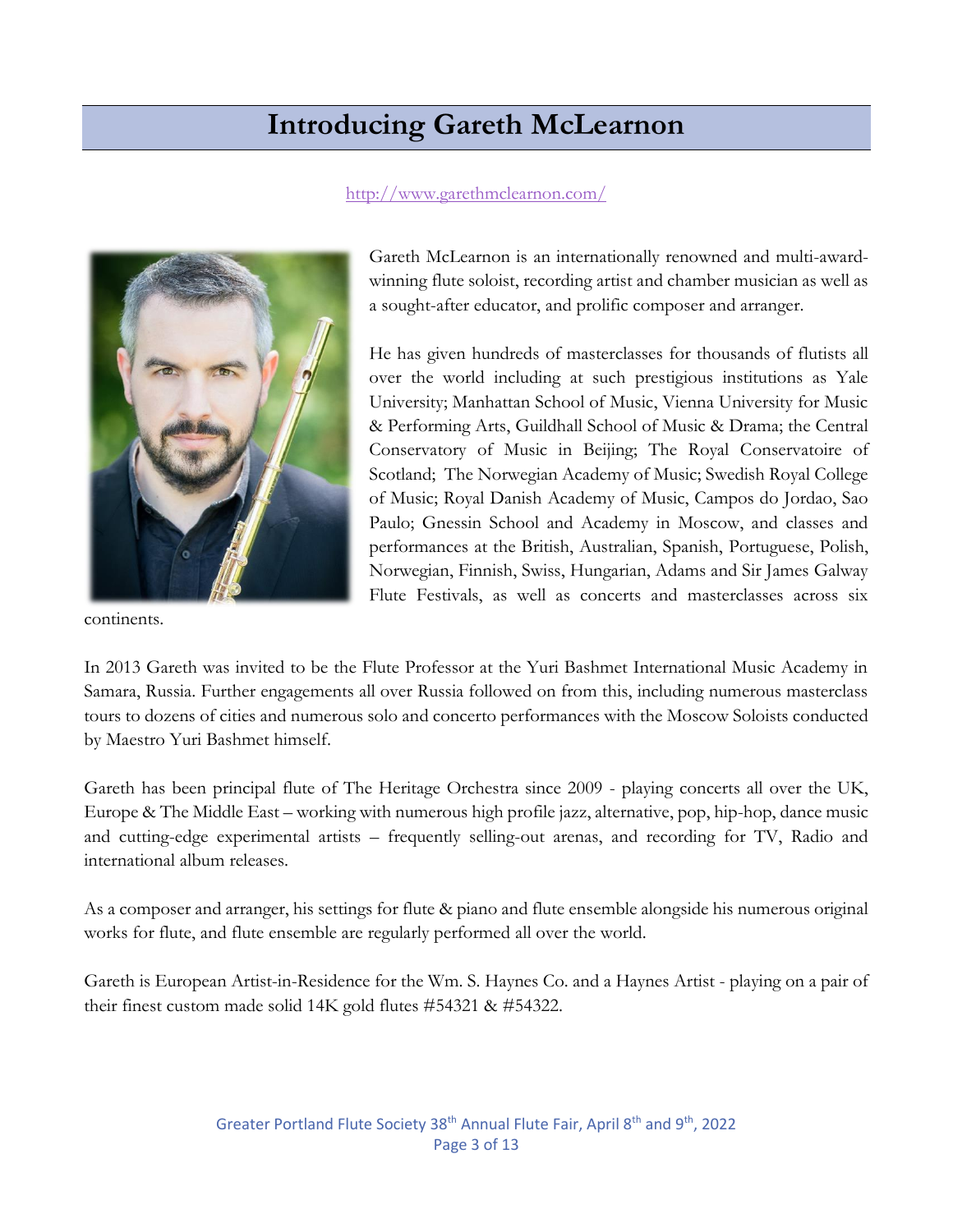# <span id="page-3-0"></span>**Guest Artist Recital – Gareth McLearnon**

The Greater Portland Flute Society & Wm. S. Haynes Present Gareth McLearnon





With musical collaborators from L'APPASIONATA Orchestra da Camera di Verona, Italia

Lorenzo Gugole: Violin I Elisa Spremulli: Violin II Vincenzo Starace: Viola Andrea Marcolini: Cello Matteo Zabadneh: Double Bass

- ❖ Mozart: Flute Quartet in D Major K285: 15:00 (w/strings)
- ❖ McLearnon: Cosmic Dawn for Flute Ensemble: 6:00
- ❖ McLearnon: Single Yellow Line for Flute Quintet (brand new arrangement): 4:00
- ❖ Trad. Arr. McLearnon: A Few Wee Jigs for Flute & Flute Ensemble (new arrangement) 3:00
- ❖ Sollima: Contrafactus for Flute & String Quintet: 12:00
- ❖ Trad. (Arr. McLearnon): Danny Boy for Flute & Strings: 4:00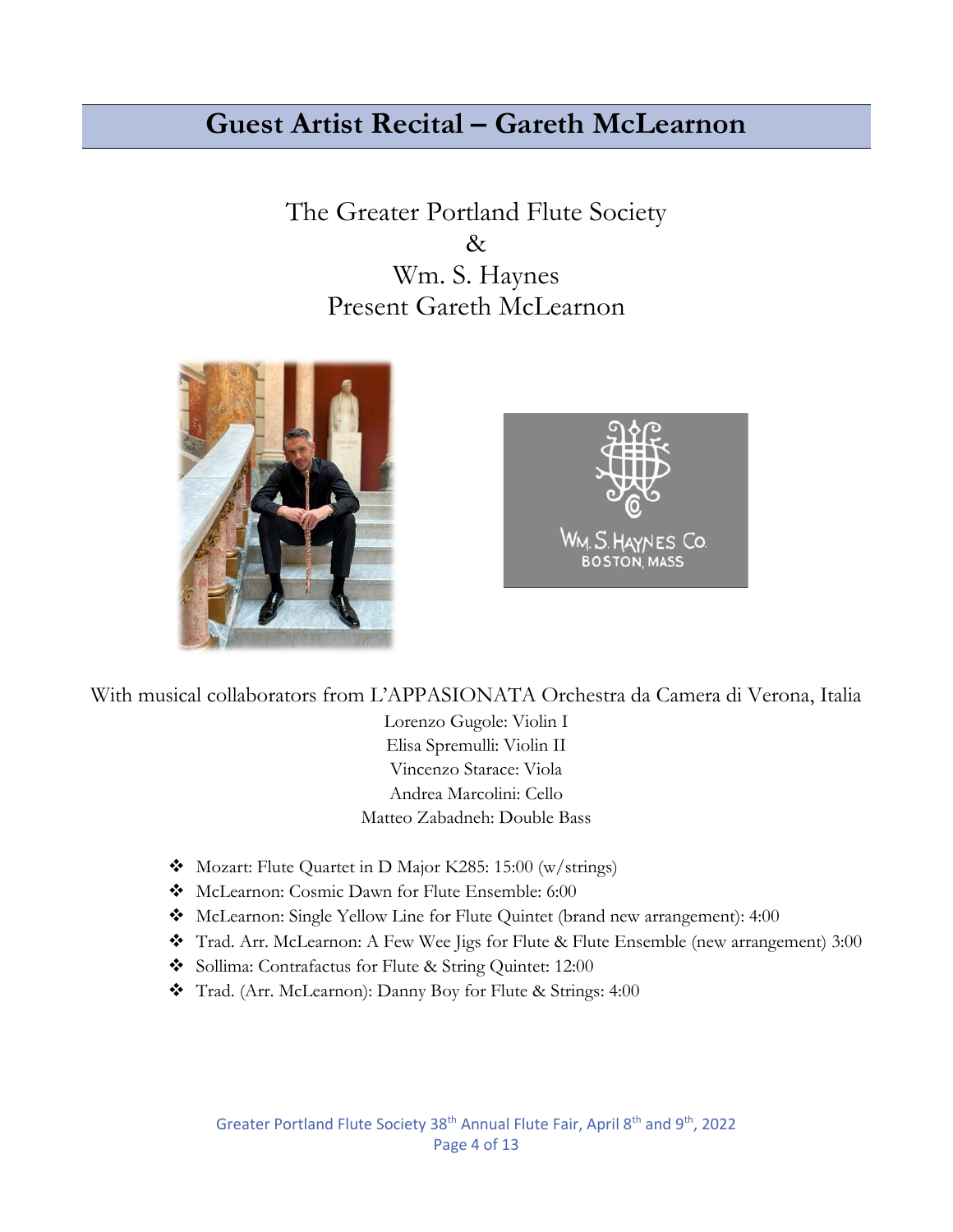# **GPFS Commercial Sponsors**

#### [Brannen Brothers Flute Makers](https://www.brannenflutes.com/) [Canter Flute Repair](https://www.canterfluterepair.com/)



Brannen Brothers<br>Flutemakers, Inc.



971-266-4096 canterfluterepair.com

[Carolyn Nussbaum Music](https://www.flute4u.com/)  **[Company](https://www.flute4u.com/)** Carolyn Nussbaum Your one-stop flute shop.

TED

**BROWN** 

[Flute Works Seattle](https://fluteworksseattle.com/) [Wm. S. Haynes Co.](https://www.wmshaynes.com/) [Ted Brown Music](https://tedbrownmusic.com/)





[Flute Center of New York](https://flutecenter.com/)

<span id="page-4-0"></span>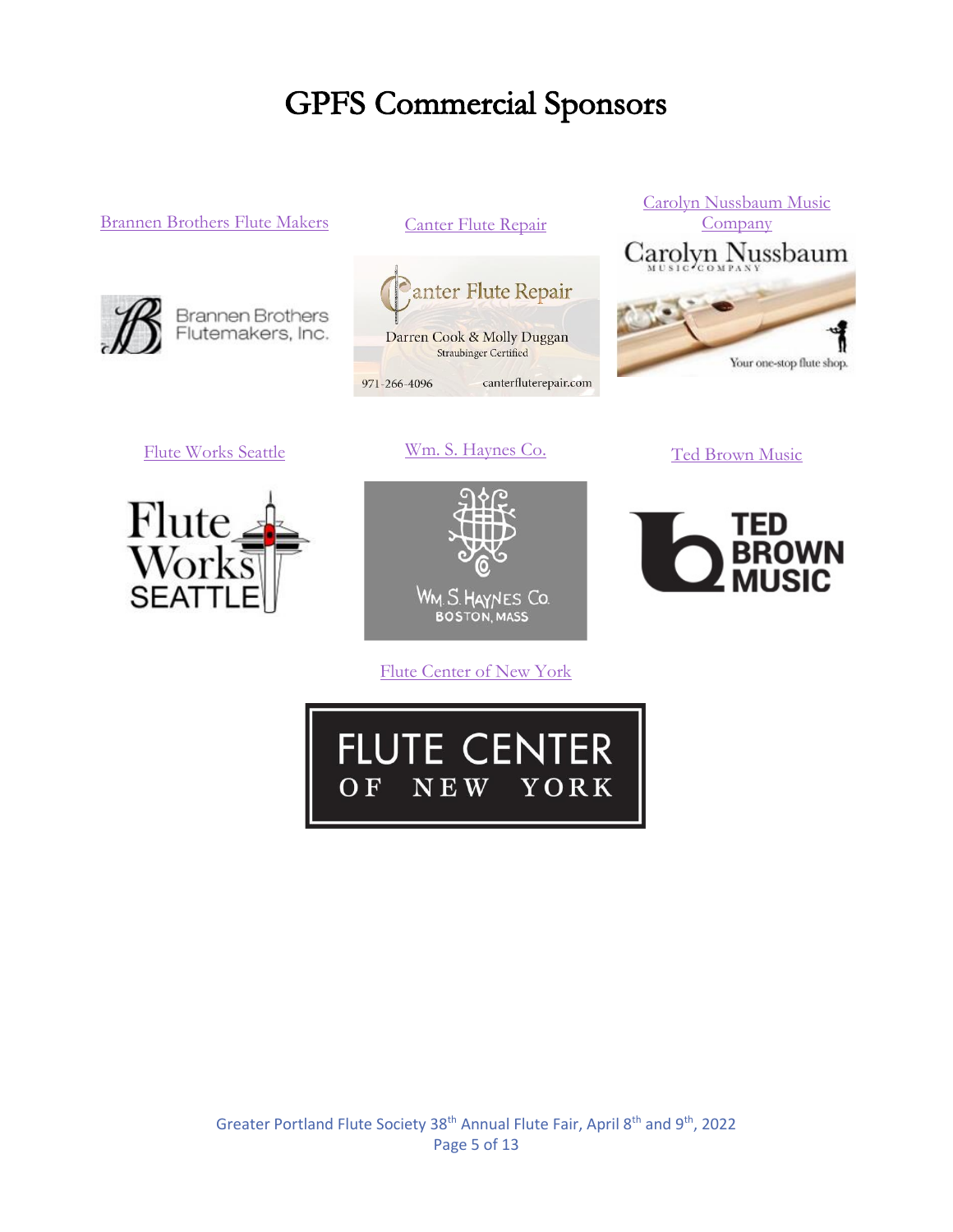# **Guest Artist Workshops**

# **De-mystifying Great Tone**

An approach to explore the brass-tacks methodology and techniques of creating a great tone on your flute. Clear instructions, innovative approaches, surprising ideas, useful analogies, and even some controversial myth-busting to be had in this fully interactive session! Have your flutes out and ready to test throughout the class! (While muted!)

# **The Whistle-stop Tour of Extended Techniques**

A seat-of-your-pants, rapid-fire, Flutes Out exploration of TWENTY of the most common extended techniques for the flute - ranging from the conventional to the innovative to the downright STRANGE. Thanks to Zoom and the MUTE function - you can happily squeak, honk and splurt your way through the class without fear! Just maybe have a cloth close at hand to give your computer screen a wipe!

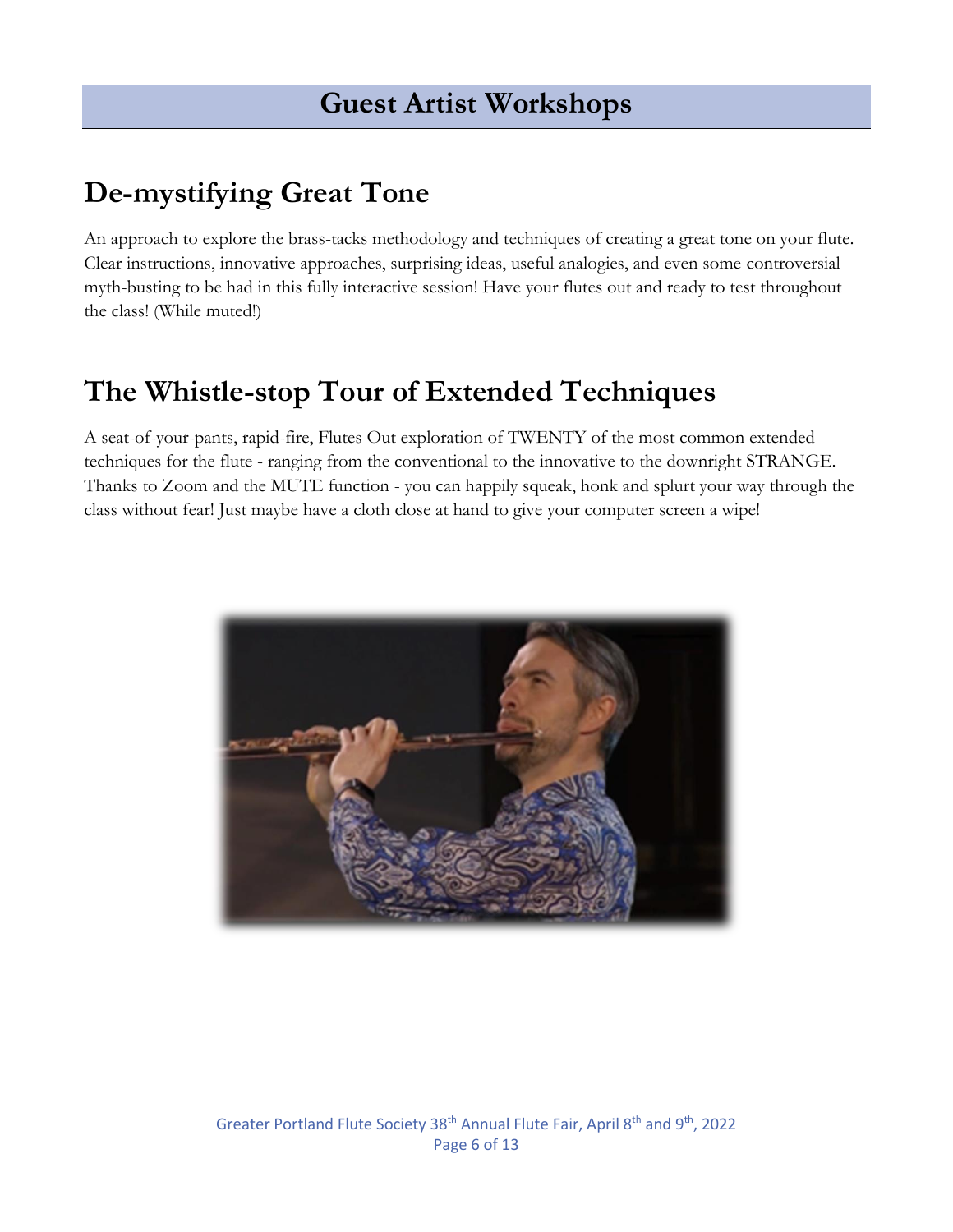# **Master Class with Gareth McLearnon**

<span id="page-6-0"></span>**Masterclass Performances:** Performances in the [Sara Lasky Masterclass](https://gpfs.org/event-4116789) with guest artist Gareth McLearnon will be streamed on Saturday morning 4/9.

Auditing (listening in, not performing) is covered by your flute fair registration! We hope you will listen in to hear these talented young performers and Gareth's insights on these interesting pieces.

11:15 - 1:15: Masterclass with Gareth and four performers

- $\cdot$  11:15 11:45: Lauren Huber will perform Concerto by Otar Gordeli, pianist Doug **Schneider**
- $\cdot$  11:45 12:15: Macy Gong will perform the third movement of the Concerto by Jacques Ibert, pianist Doug Schneider
- ❖ 12:15 12:45: John Nguyen will perform Fantasie Mignon pour flûte et piano by PaulTaffanel, pianist Artem Arutyunyan
- $\cdot$  12:45 1:15: Miri Lee will perform movement one of the Sonata by Yuko Uebayashi, pianist Garrett Bond

**Lauren Huber** is a freshman flutist in the West Salem High School Wind ensemble and Symphony. Lauren is also a member of the Salem Youth Symphony. She has performed masterclasses with Martha Long, Jennifer Rhyne, and Christina Castellanos. She studies with Sandy Norman.

**Macy Gong,** fifteen, is a sophomore at Oregon Episcopal School. She began studying the flute at the age of six and is currently a student of Sydney Carlson. Macy has won many awards, including 1st place in the OMEA State Solo Contest, 2nd place in the VSO Young Artists Competition, 3rd place in the NFA Junior Soloist Competition, and she has won the GPFS Young Artist Competition multiple times. She has also won the Cognizart Young Artist Debut! Concerto Competition, and received a scholarship from the Monday Musical Club competition. Additionally, she was one of three flutes across the nation selected to participate in NYO2 2020. Currently, she is serving her third year as the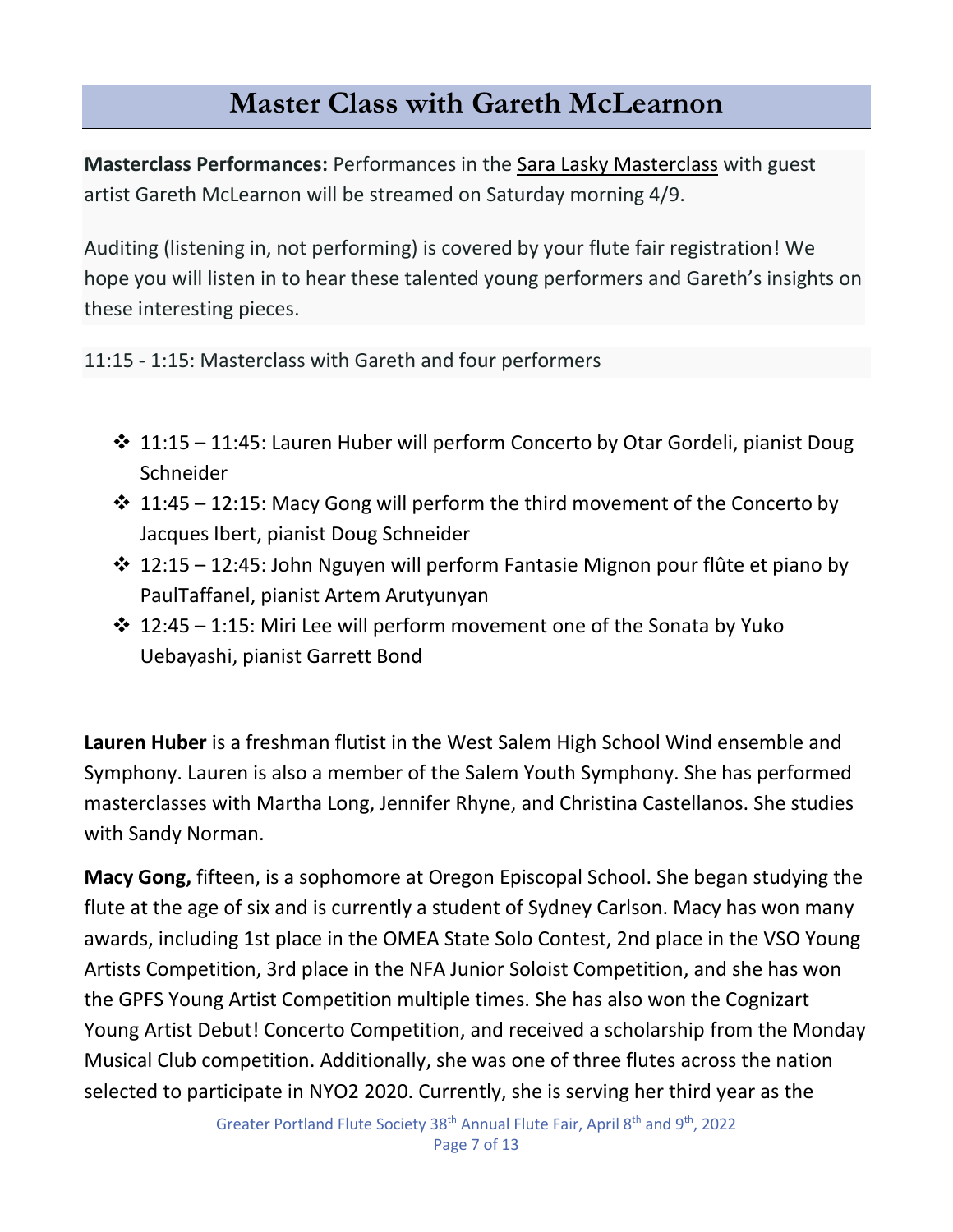principal flute of the Portland Youth Philharmonic (PYP). Aside from flute, she is heavily involved with piano, earning many awards in competitions and festivals. Outside of music, Macy enjoys reading, playing badminton, traveling, and spending time with friends and family.

**John Nyugen** is a flute performance major, attending the University of Texas – Dallas, where her studies with Terri Sundberg. He recently received the National Flute Association Young Mentorship Program, UT Academic Excellence Scholarship (full ride), and the Beaverton Arts Program Small Project Grant. John is from Oregon and graduated from Westview High School.

**Miri Lee** is a student of Sydney Carlson at Portland State University, pursuing a Master of Music in Performance degree. Miri studied in Han yang University in Korea. Her past teachers include So Young Lee, Hea Sook Yang and Hyun Sook Kim.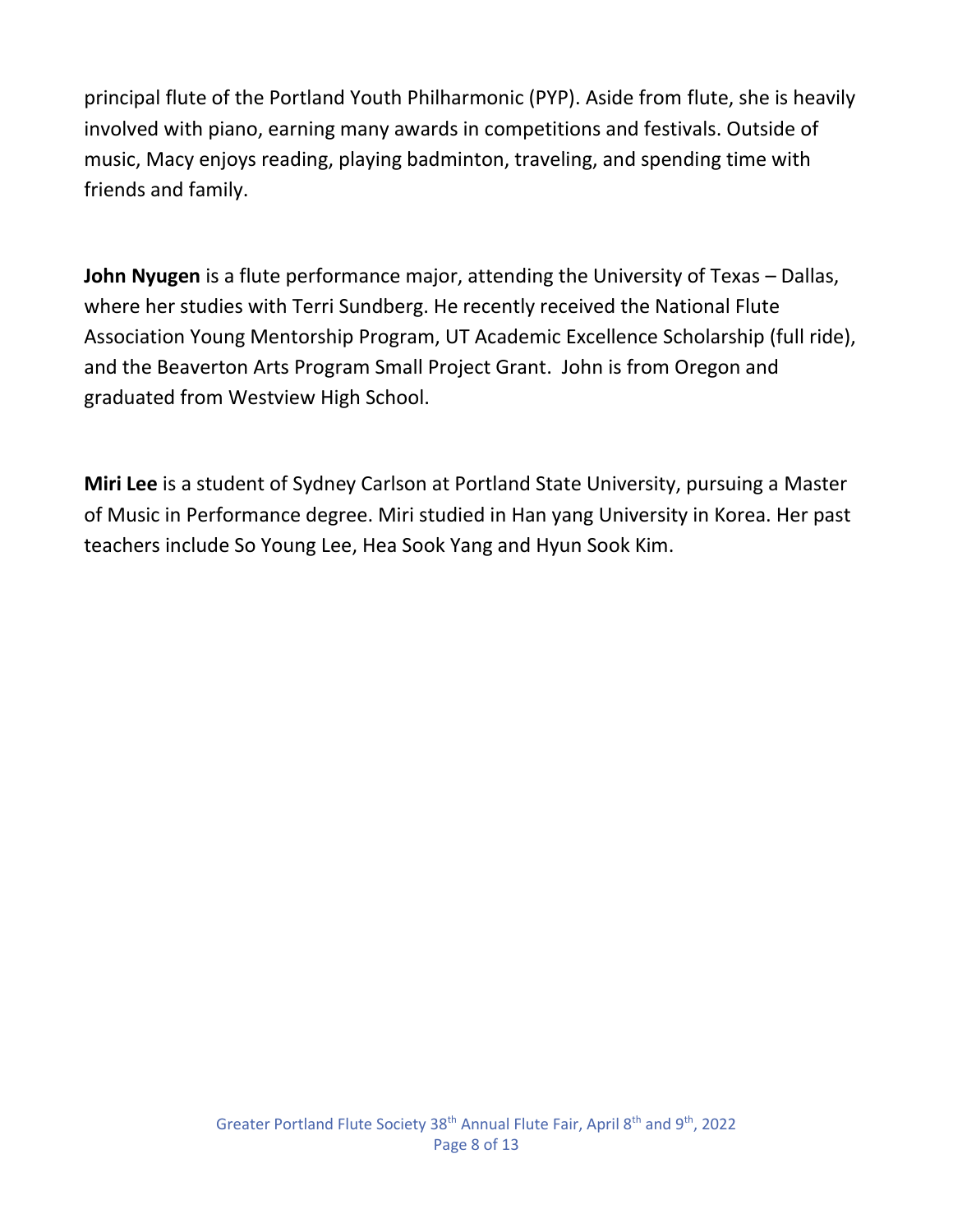# **Brief GPFS Member Business Meeting**

#### <span id="page-8-0"></span>**Annual Member Meeting and Election of Officers and Members-at-Large**

In accordance with its Bylaws, the Greater Portland Flute Society will hold its 2022 Annual Member Meeting, from 11 to 11:15 a.m., April 9 during Flute Fair. The board will present a recap of the organization's work during the past year and hold an election of officers and board members for the 2022-2023 program year.

**Any GPFS member in good standing may nominate a member for any of the above offices. Members may also nominate themselves.** Any position, whether or not there is someone in office, can have additional nominations. One or more people may be nominated for any formal board position. Nominations should be sent via email to Phyllis Louke: [vp@gpfs.org](mailto:vp@gpfs.org) prior to the April 9 meeting. Nominations will also be accepted "from the floor" during the meeting. Officers and board members will be elected by a majority vote of those present.

#### **To date, the following slate of candidates is presented for election by the membership:**

#### **OFFICERS**

| -President: Open |  |
|------------------|--|
|------------------|--|

**-Vice President:** Phyllis Louke

**-Secretary:** Emily Stanek

**-Treasurer:** Tony Merrill

**-Membership Officer/Archivist:** Adrian Dee

**-Commercial Membership Officer:** Open, current interim is Deborah Johnson

**-Newsletter**: BJ Nicoletti

**-Publicity & Social Media Officer:** Donna Schmidt

**-Development Officer:** Open

#### **MEMBERS-AT-LARGE**

-Alicia Rasmussen -Victoria Calderone-Moreira

-Sydney Carlson - Rebecca Olson - Cheryl Thompson-Merrill (Librarian)

-Sandy Duffy Norman (Study grants, Master Classes, Youth Engagement Coordinator)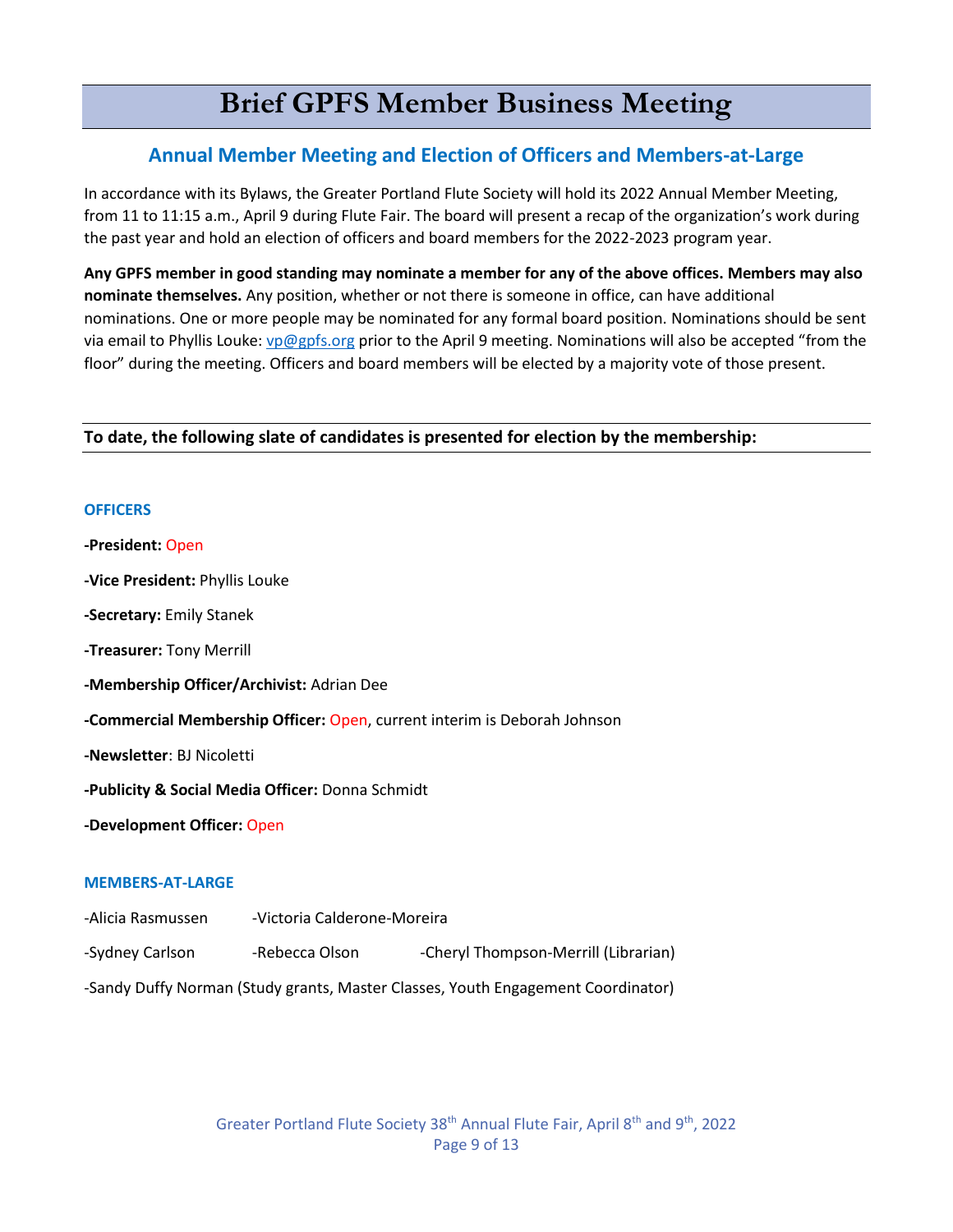# **Young Artist Competition**

<span id="page-9-0"></span>"Music enhances the education of our youth by helping them to make connections and broadening the depth with which they think and feel. If we are to hope for a society of culturally literate people, music must be a vital part of our children's education."

Yo-Yo Ma

### **An Invitation to Listen to the Flute Fair Young Adult Competition First Place Winners – 1:30**

Please show support for the GPFS mission to provide opportunities for young flutists to aspire to excellence in their music and flute education. Read a little bit about the event below.

There are two competition categories:

- Senior Competition: Alicia Paulsen and Dr. Jacqueline Cordova
- Junior Competition: Phyllis Louke and Dr. Sydney Carlson

Prizes are awarded as follows:

#### **Junior Division Prizes**

- First prize: \$150
- Second prize: A one hour lesson with Dr. Sydney Carlson
- Adjudicators: Phyllis Louke and Dr. Sydney Carlson

#### **Senior Division Prizes**

- First prize: \$200
- Second prize: A one hour lesson with Amelia Lukas
- Adjudicators: Alicia Paulsen and Dr. Jacqueline Cordova

To learn more about this session: [Young Artist Competition](https://greaterportlandflutesociety.wildapricot.org/event-4116684)

An additional thank you goes out to GPFS volunteers and board members Emily Stanek and Sydney Carlson for their coordination of this extraordinary learning opportunity.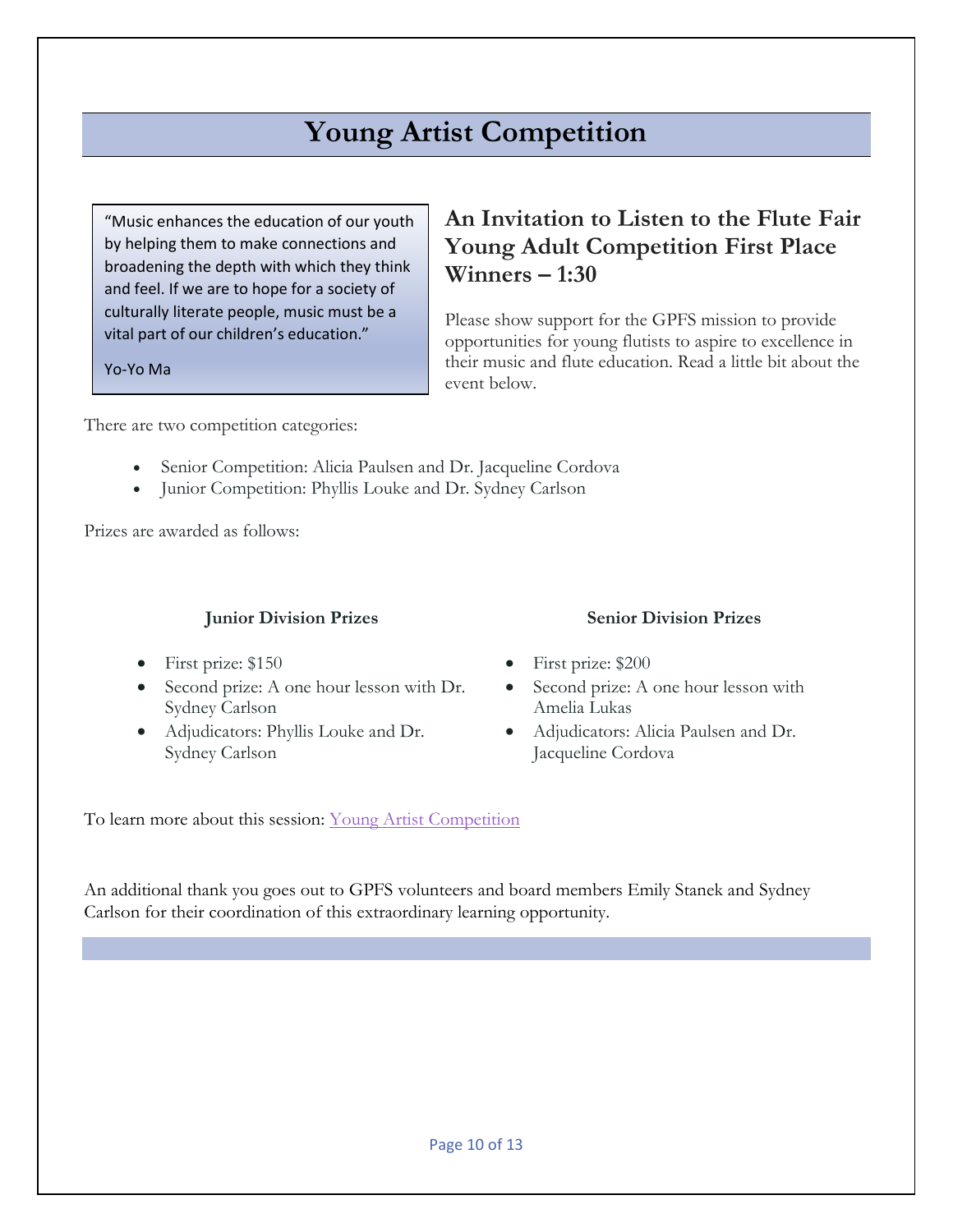# **Sponsors & Commercial Members**

GPFS acknowledges with gratitude the many years of support from our [Sponsors and Commercial Members.](https://gpfs.org/Commercial-Membership) It is because of their excellence that the GPFS mission can excel and celebrate our 44<sup>th</sup> year of extraordinary programming for the greater Portland area, including hosting visiting artists and local events, student study grants and a range of other resources for members and the community of flutists at large.

# **GPFS 2021-2022 Program Sponsors**

*The Greater Portland Flute Society thanks our Sponsors for their extraordinary support! Please show your appreciation by giving them your patronage.*



[Brannen Brothers Flutemakers, Inc.](https://www.brannenflutes.com/) 58 Dragon Court Woburn, MA 01801-1014 781-935-9522[, brannen@brannenflutes.com](mailto:brannen@brannenflutes.com)



#### **[Canter Flute Repair](https://www.canterfluterepair.com/)**

*Flute Repair Specialists* Beaverton, OR Straubinger & Muramatsu Certified JS Engineering Gold Pads 971-266-4096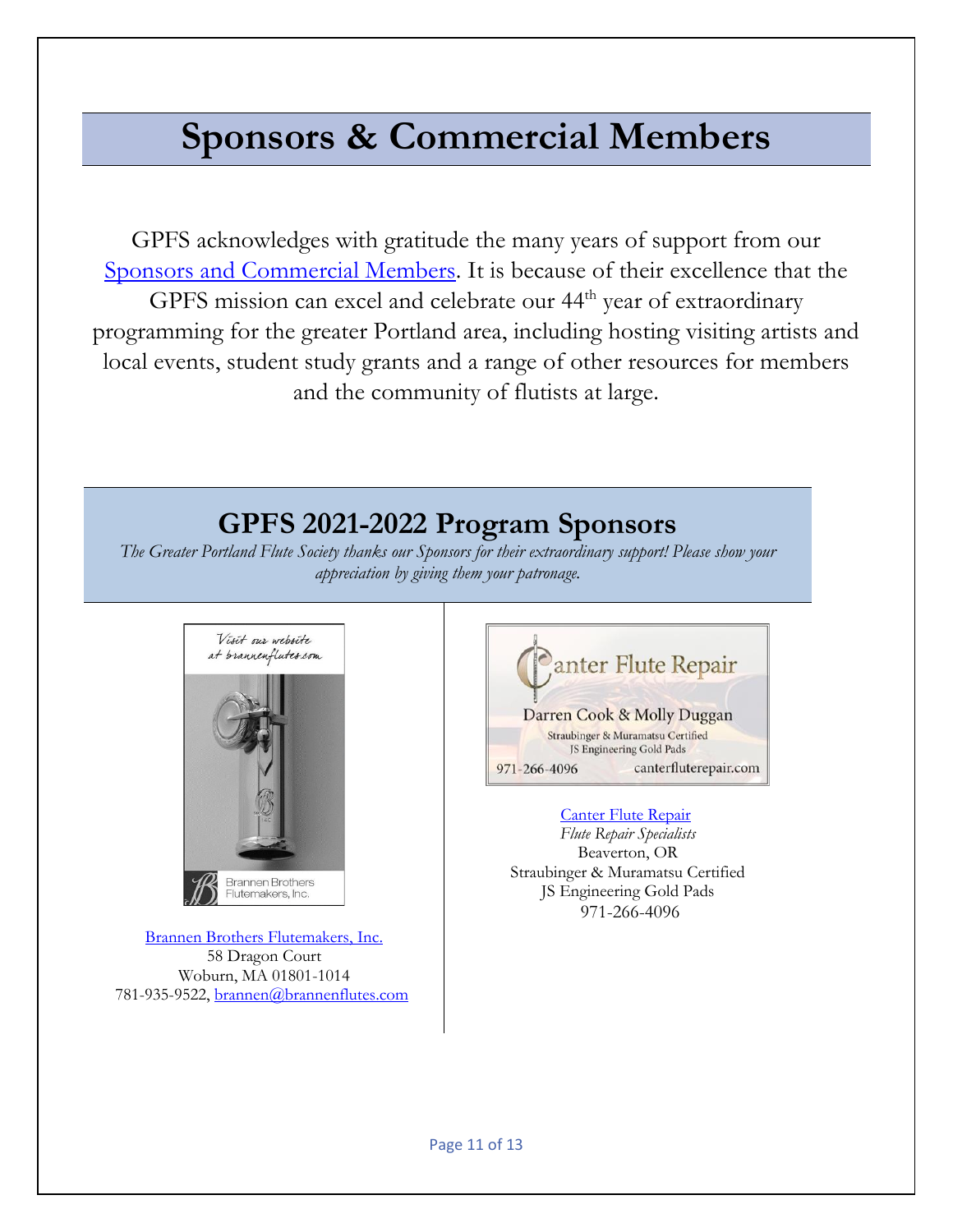# **GPFS 2021-2022 Program Sponsors**

*The Greater Portland Flute Society thanks our Sponsors for their extraordinary support! Please show your appreciation by giving them your patronage.*